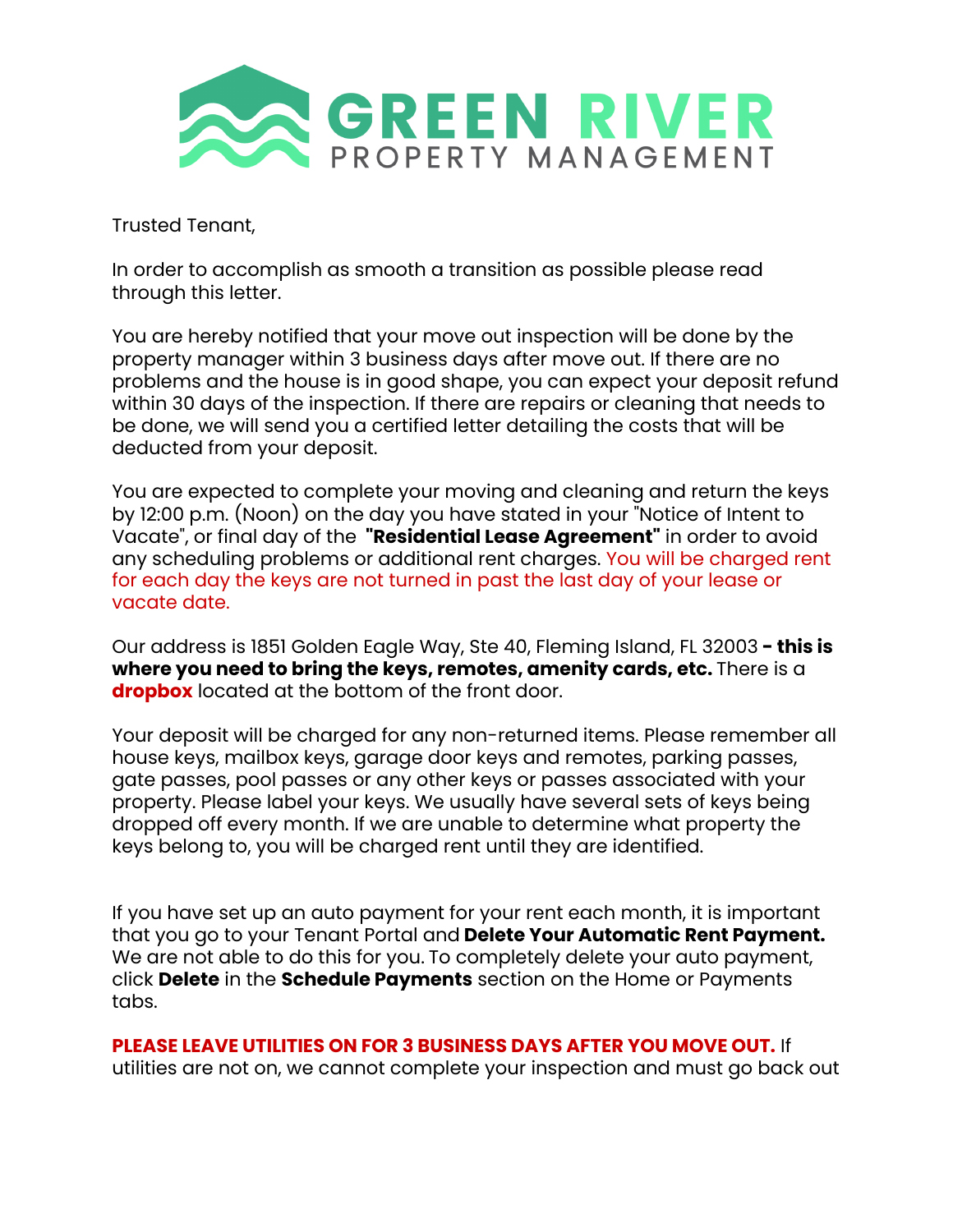after we turn utilities back on. There will be a **\$85 service fee** if we have to go back out.

## **Reminder: We DO NOT collect last month's rent up front. You are responsible for paying last month's rent.**

To assist us in making refunds to you promptly, we ask that you review the security deposit section of the "Residential Lease Agreement" you signed when you moved in. This will clarify the refund procedure and explain any additional charges which you may have incurred.

For more information pertaining to cleaning your rental property, please use the following checklist (included below). It will help as a guideline of what needs to be done to get the house ready for inspection at move out.

If you have any questions, please do not hesitate to contact your assigned property manager.

Thank you for renting with us!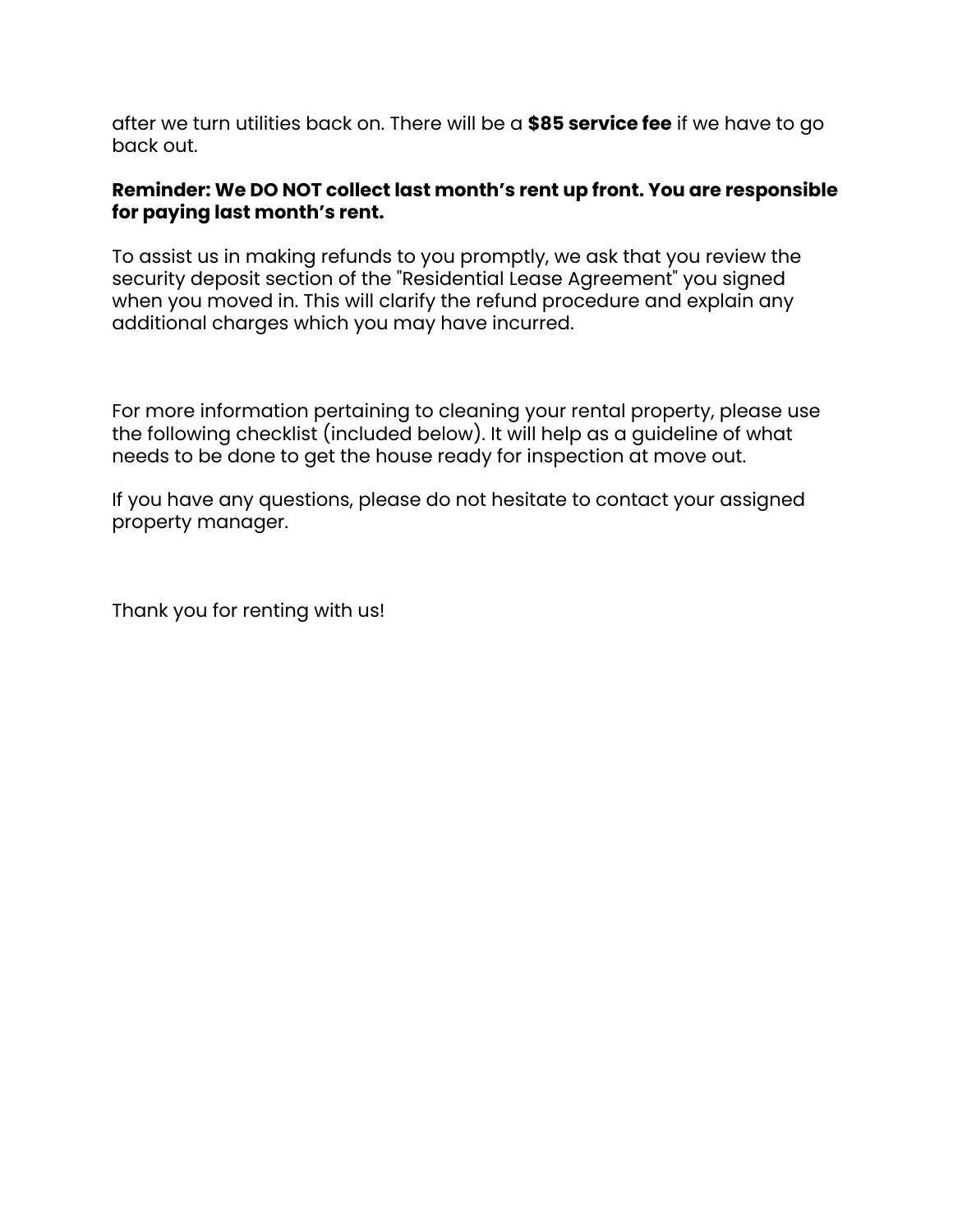## Tenant Move Out Checklist

Please use this checklist as a guide as you complete your Move Out Clean

| <b>KITCHEN</b>                                     | <b>BEDROOMS</b>                            | I. | $\overline{2}$ | $\overline{\mathbf{3}}$ | 4 | 5 |
|----------------------------------------------------|--------------------------------------------|----|----------------|-------------------------|---|---|
| Clean Dishwasher- inside and<br>out                | Wipe down touch areas on<br>walls and trim |    |                |                         |   |   |
| Clean Stove/Oven inside and out                    | Dust walls in corners                      |    |                |                         |   |   |
| Replace Drip Pans/Rings if<br>needed               | Clean and dust Baseboards                  |    |                |                         |   |   |
| Clean Range Hood -including<br>filter              | Clean window frame and sills               |    |                |                         |   |   |
| Clean Microwave- inside and out                    | Clean and dust all blinds                  |    |                |                         |   |   |
| Refrigerator inside Clean all<br>shelves & drawers | Clean Closet- shelves, door &<br>floor     |    |                |                         |   |   |
| Refrigerator- Clean top & sides-<br>Vacuum vent    | Floors swept and mopped                    |    |                |                         |   |   |
| Cabinets-clean inside drawers<br>and cabinets      | <b>Carpets Professionally cleaned</b>      |    |                |                         |   |   |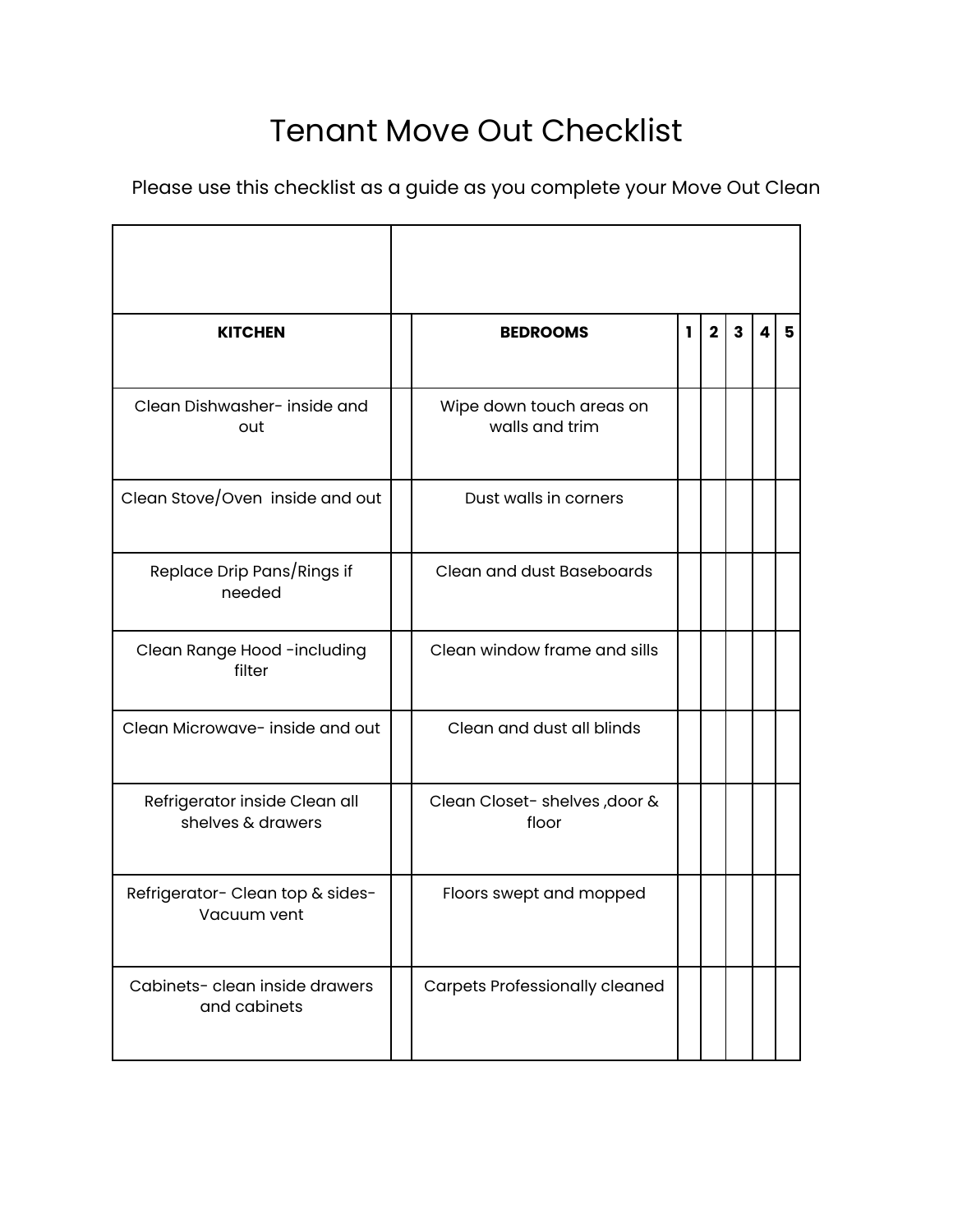| Cabinets- Wipe down outside<br>doors & sides | Dust Light Fixtures/Ceiling Fans              |    |              |              |   |   |
|----------------------------------------------|-----------------------------------------------|----|--------------|--------------|---|---|
| Clean Counters & backsplash                  | Clean tracks of sliding door                  |    |              |              |   |   |
| Clean sink, faucet and drain                 |                                               |    |              |              |   |   |
| Wipe down touch areas on walls<br>and trim   |                                               |    |              |              |   |   |
| Dust walls in corners                        |                                               |    |              |              |   |   |
| Dust Light Fixtures/Ceiling Fans             |                                               |    |              |              |   |   |
|                                              |                                               |    |              |              |   |   |
| Clean Pantry- shelves, door &<br>floor       | <b>BATHROOMS</b>                              | L. | $\mathbf{2}$ | $\mathbf{3}$ | 4 | 5 |
| Clean window frame and sills                 | Clean Bathtub & shower doors                  |    |              |              |   |   |
| Clean and dust all blinds                    | <b>Clean Shower Stall</b>                     |    |              |              |   |   |
| <b>Clean and dust Baseboards</b>             | Clean toilet and floor around it              |    |              |              |   |   |
| Floors swept and mopped                      | Cabinets-clean inside drawers<br>and cabinets |    |              |              |   |   |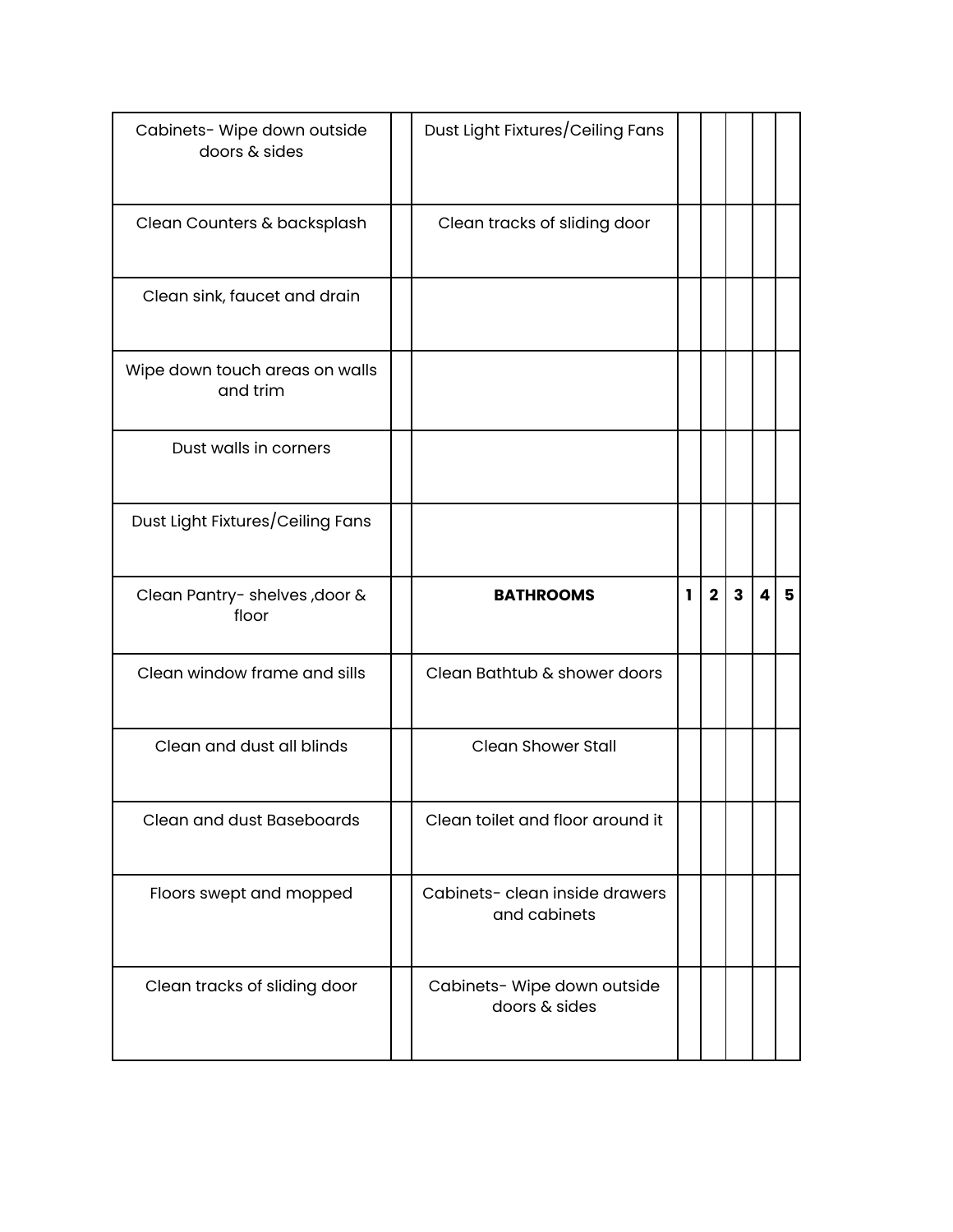| <b>LIVING ROOM</b>                              | Clean Sinks & faucets                         |  |  |  |
|-------------------------------------------------|-----------------------------------------------|--|--|--|
| Wipe down touch areas on walls<br>and trim      | <b>Clean Mirror</b>                           |  |  |  |
| Dust walls in corners                           | Wipe down touch areas on<br>walls and trim    |  |  |  |
| Clean and dust Baseboards                       | Dust walls in corners                         |  |  |  |
| Clean window frame and sills                    | Clean and dust Baseboards                     |  |  |  |
| Clean and dust all blinds                       | Clean window frame and sills                  |  |  |  |
| Clean Closet- shelves, door &<br>floor          | Clean and dust all blinds                     |  |  |  |
| Floors clean/ Carpets<br>Professionally cleaned | Clean Linen Closet- shelves<br>, door & floor |  |  |  |
| Dust Light Fixtures/Ceiling Fans                | Dust Light Fixtures/Ceiling Fans              |  |  |  |
| Clean Fireplace                                 | Floors swept and mopped                       |  |  |  |
| Clean tracks of sliding door                    |                                               |  |  |  |

| <b>DINING ROOM</b> | <b>LAUNDRY ROOM</b> |  |
|--------------------|---------------------|--|
|                    |                     |  |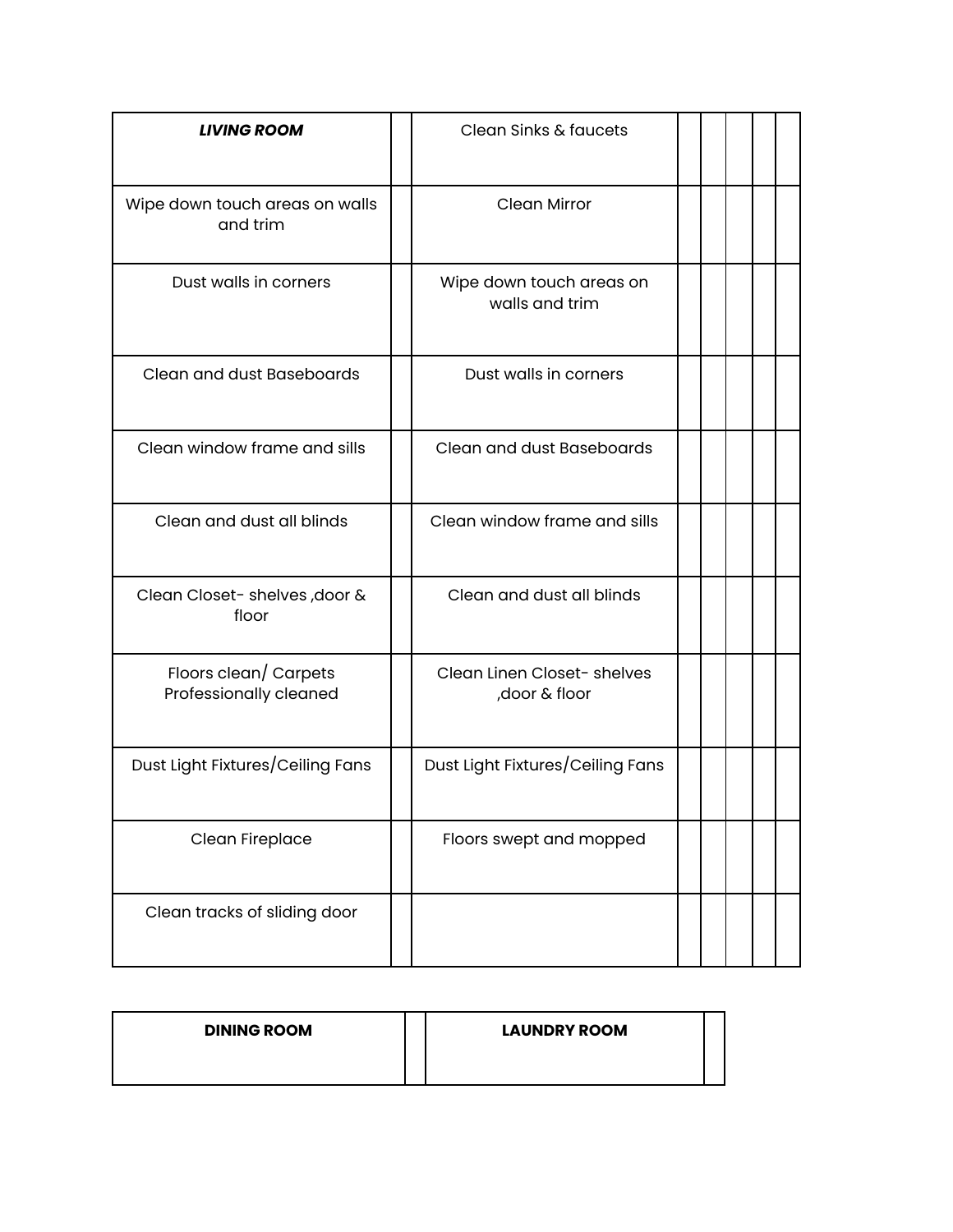| Wipe down touch areas on walls<br>and trim | Wipe down touch areas on walls<br>and trim |  |
|--------------------------------------------|--------------------------------------------|--|
| Dust walls in corners                      | Dust walls in corners                      |  |
| Clean and dust Baseboards                  | Clean and dust Baseboards                  |  |
| Clean window frame and sills               | Clean window frame and sills               |  |
| Clean and dust all blinds                  | Clean and dust all blinds                  |  |
| Clean Closet- shelves, door & floor        | Clean Closet- shelves, door &<br>floor     |  |
| Floors swept and mopped                    | Floors swept and mopped                    |  |
| <b>Carpets Professionally cleaned</b>      | Dust Light Fixtures/Ceiling Fans           |  |
| Dust Light Fixtures/Ceiling Fans           |                                            |  |
| Clean Fireplace                            |                                            |  |
| Clean tracks of sliding door               | <b>GARAGE</b>                              |  |
| <b>FAMILY ROOM</b>                         | Sweep Clean                                |  |
| Wipe down touch areas on walls<br>and trim | All trash removed                          |  |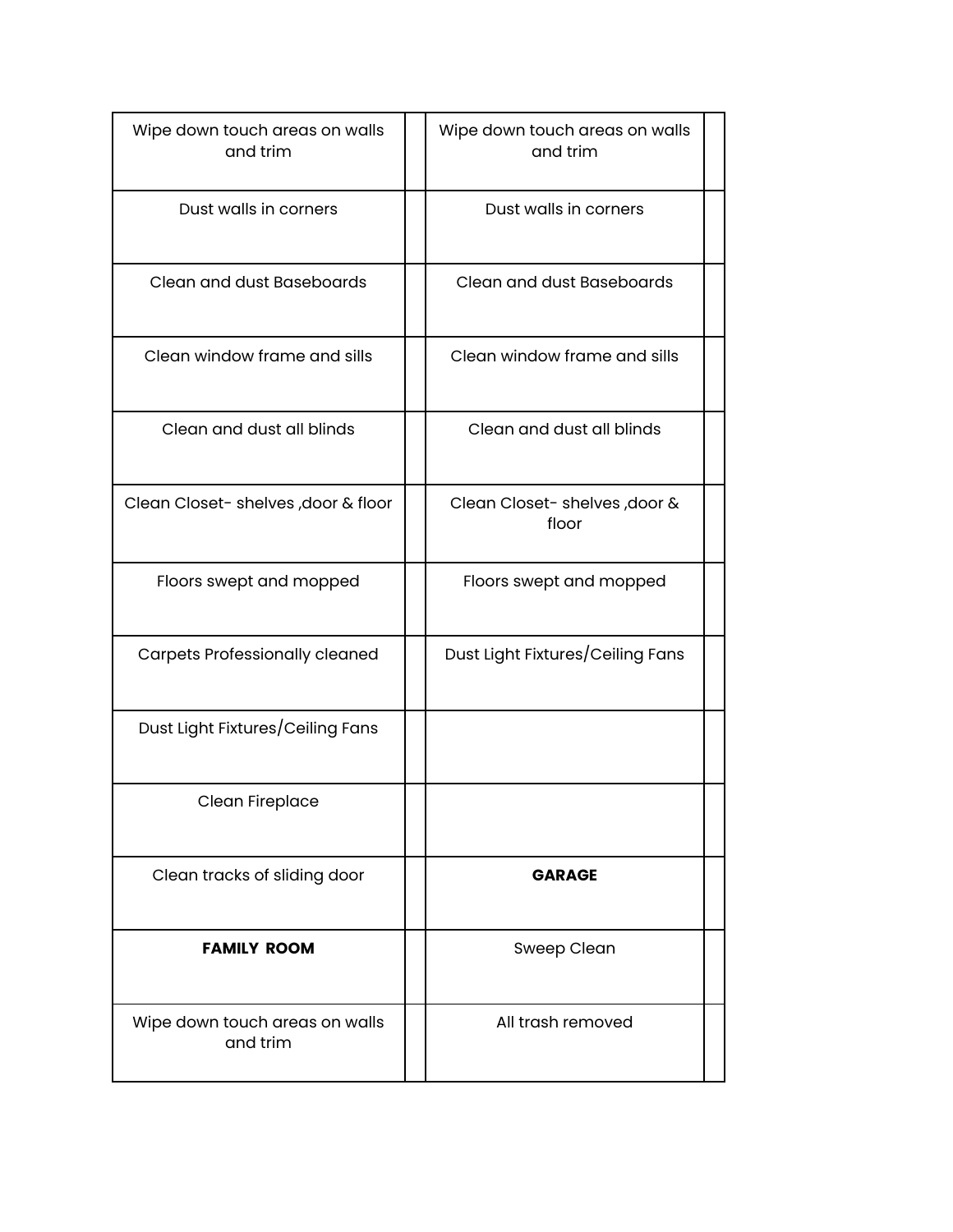| Dust walls in corners                           | Install a New AC filter                     |  |
|-------------------------------------------------|---------------------------------------------|--|
| Clean and dust Baseboards                       |                                             |  |
| Clean window frame and sills                    | <b>PORCH</b>                                |  |
| Clean and dust all blinds                       | Sweep floors                                |  |
| Clean Closet- shelves, door & floor             |                                             |  |
| Floors clean/ Carpets<br>Professionally cleaned | <b>EXTERIOR</b>                             |  |
| Floors swept and mopped                         | Mow lawn                                    |  |
| <b>Carpets Professionally cleaned</b>           | <b>Weed flower Beds</b>                     |  |
| Clean Fireplace                                 | Edge                                        |  |
| Clean tracks of sliding door                    | Trim shrubs                                 |  |
|                                                 | Remove all personal belongings<br>and trash |  |
| <b>ADDITIONAL ROOMS</b>                         | Replace any broken sprinkler<br>heads       |  |
| Wipe down touch areas on walls<br>and trim      |                                             |  |